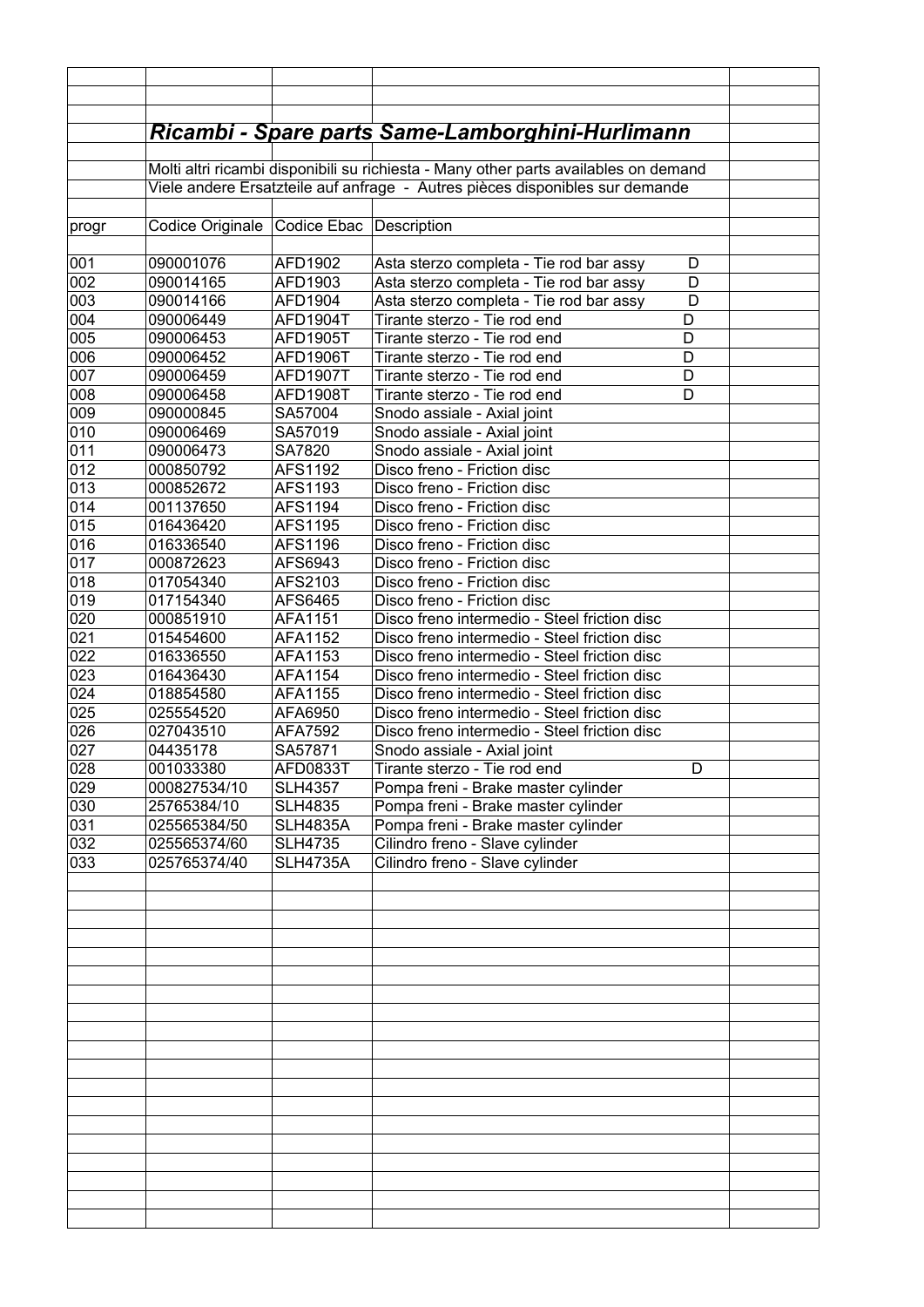| RICAMBI<br>Ricambi Same-Lamborghini-Hurlimann<br><b>EBAC</b> |                       | Spare parts S.L.H. |
|--------------------------------------------------------------|-----------------------|--------------------|
|                                                              | <b>EBAC PARTS</b>     |                    |
| Ebac code                                                    | <b>Description</b>    |                    |
| <b>SLH4357</b>                                               | Brake master cylinder |                    |
|                                                              |                       |                    |



|                                | M8<br>$\mathfrak{D}$<br>莴<br>MВ<br>15 | <b>PRAC PARTS</b><br>1201.25<br>123  |
|--------------------------------|---------------------------------------|--------------------------------------|
| Ebac code<br><b>SLH34.357M</b> |                                       | Description<br>Brake master cylinder |
|                                |                                       | Pag 01                               |

*Ricambi EBAC Via M. Buonarroti N° 11 - 42023 - Cadelbosco Sopra - Reggio Emilia - ITALY* www.ricambiebac.it - info@ricambiebac.it - P.I. 02481240352 - tel/fax +390522917720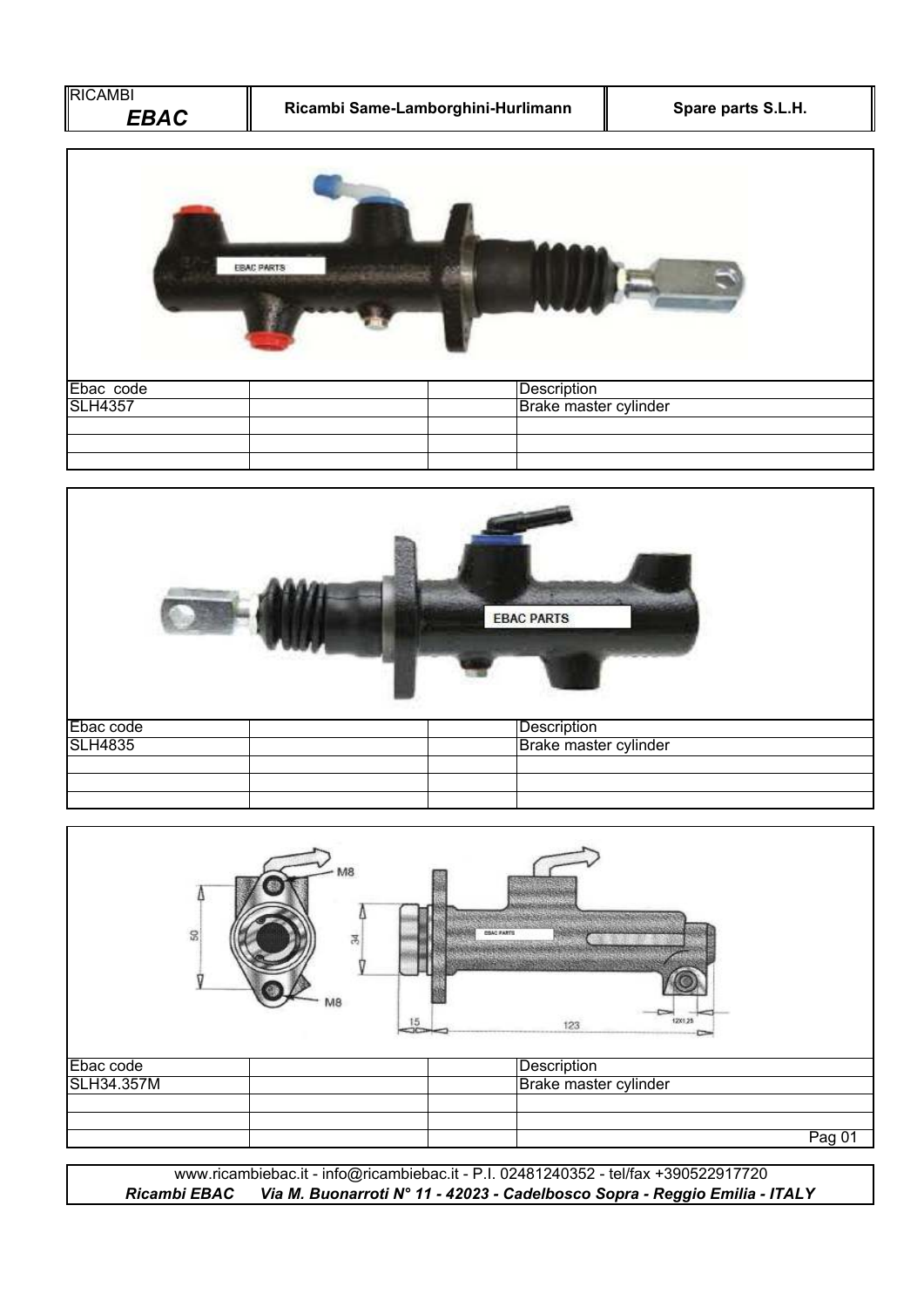| <b>RICAMBI</b><br><b>EBAC</b> | Ricambi Same-Lamborghini-Hurlimann |                                            | Spare parts S.L.H. |
|-------------------------------|------------------------------------|--------------------------------------------|--------------------|
| пm                            | 岗                                  | 16x1.5<br>重要工作<br><b>ESAC PARTS</b><br>12A | 12X1               |
| Ebac code<br>SLH34.067        |                                    | Description<br>Brake master cylinder       |                    |
|                               |                                    |                                            |                    |
| Δ<br>60                       | 42<br>17<br>÷                      | <b>BBAC PARTS</b><br>ほぼ<br>12 X 125<br>130 | Q X 1,25           |

| Ebac code  |  | Description           |
|------------|--|-----------------------|
| SLH100.036 |  | Brake master cylinder |
|            |  |                       |
|            |  |                       |
|            |  |                       |

|           | $\sim$ 14 $\sim$<br>읝 | 124<br><b>ESAC PARTS</b><br>1007 |        |
|-----------|-----------------------|----------------------------------|--------|
| Ebac code |                       | Description                      |        |
| SLH34.096 |                       | Brake master cylinder            |        |
|           |                       |                                  |        |
|           |                       |                                  |        |
|           |                       |                                  | Pag 02 |

www.ricambiebac.it - info@ricambiebac.it - P.I. 02481240352 - tel/fax +390522917720 *Ricambi EBAC Via M. Buonarroti N° 11 - 42023 - Cadelbosco Sopra - Reggio Emilia - ITALY*